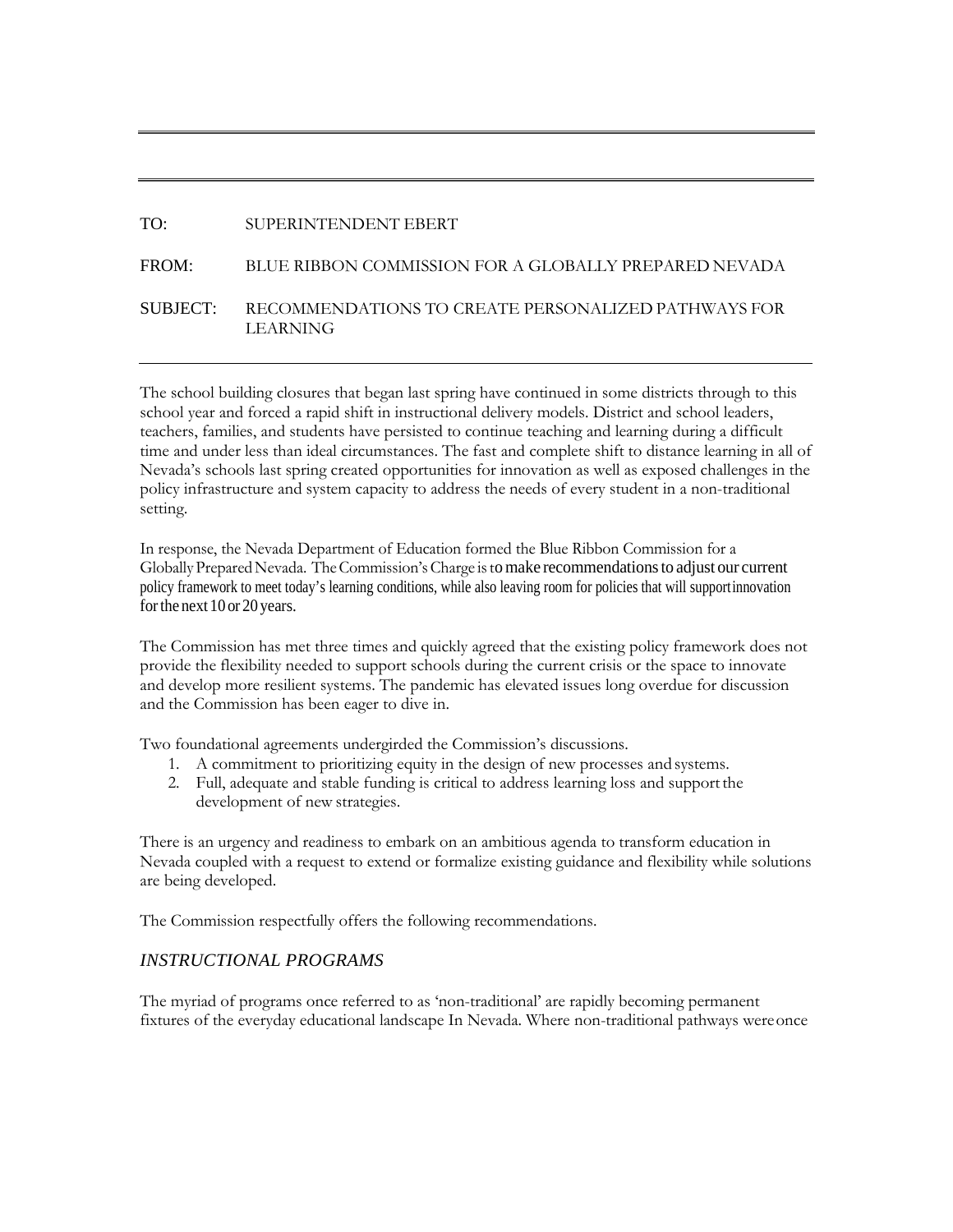considered alternatives for students who struggled in more traditional programs, we now understand that a diverse set of program offerings is required to truly meet the needs of every student. Examples include distance learning, competency-based education, personalized learning, project-based learning, independent study, and work-based learning. Rather than individual, unconnected program approval processes and requirements, Nevada schools need a unified method for determining how they will provide rich pathways for learning for every student.

School districts in Nevada are required to prepare an annual report of accountability pursuant to NRS 385A.070 that must include information on curriculum and programs. There may be an opportunity to incorporate the development, reporting and approval of all instructional programs into the annual reports. If properly structured, the process should allow for educators, students and their families to plan for continuity of learning across any learning program.

Heightening the level of local accountability over these programs will allow for the development of more holistic district and school plans that can be easily amended. As already required, the Superintendent of Public Instruction will prescribe the forms to be used.

Just as the current reporting structure requires the inclusion and disaggregation of data by subgroup, program design and approval should require the use of Universal Design for Learning Principles. Statutory requirements for the reports also include information on stakeholder outreach and communication efforts. This language should be strengthened to ensure broad community support for all programs.

### *TIME, SCHEDULES, AND CALENDARS*

The Nevada Constitution requires a uniform system of common schools that 'shall be established and maintained in each school district at least six months in every year'. This has been historically interpreted as 180 days per school year. Further, 'the legislature may pass such laws as will tend to secure a general attendance of the children in each school district upon said publicschools.

The Commission's top priority is to find every way possible to meet the needs of their students during this unprecedented time while creating systems that will be more resilient and nimble in the future. There is no desire to limit instructional time in any way. On the contrary there is a recognition of the imperative to develop strategies to abate learning loss. The Commission seeks to formalize flexibility in how and where instruction is provided allowing educators the time to develop new measures of engagement.

Time-based measures of attendance and existing scheduling models are no longer compatible with new, more flexible learning environments. Even in traditional settings, time-based attendance obscures a clear understanding of student learning by conflating compliance with engagement. Further, there will be a continued sense of urgency to address learning loss and schools must be able to maximize all opportunities including weekend and evening classes and out of school time. Iterative schedules and calendars should no longer be considered 'alternate' or 'alternative' to be used in unique, pre-defined situations.

Simultaneously, Nevada should begin the migration from traditional measures of attendance to measures of engagement or participation as well as demonstrated competencies. Through this Commission, the Superintendent can develop a plan for districts to explore and iterate measures to replace attendance with an eye toward scaling as effective measures emerge. Other means of encouragingsufficientteacher andstudent contactshouldalsobeexplored.Thecurrentdistance